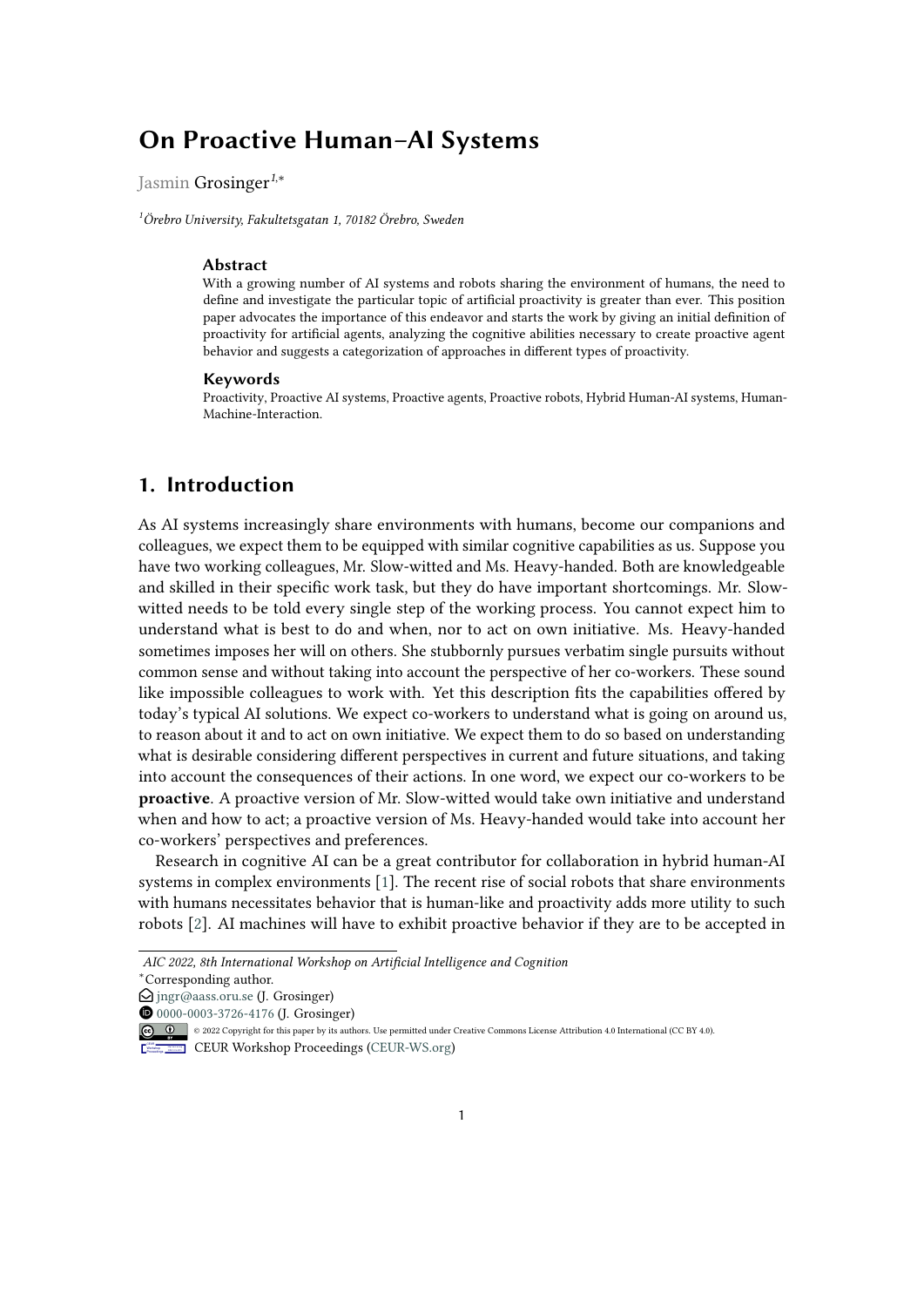human-centered environments [\[3,](#page-5-2) [4\]](#page-5-3). Humans prefer proactive AI systems [\[5\]](#page-5-4) and build trust more easily to them [\[6\]](#page-5-5).

In this position paper, I highlight the topic of proactivity and proactive behavior in AI systems, artificial agents and intelligent robots, and call for a *general theory of proactivity*. Literature does not provide one distinct definition of proactivity — Section [2](#page-1-0) proposes one. I investigate some cognitive abilities that are necessary or useful when creating proactive behavior, and how they interact in Section [3.](#page-2-0) Depending on their focus, there can be different *types* of proactivity, covered in Section [4.](#page-3-0) The paper finishes with concluding remarks, future directions and challenges in Section [5.](#page-4-0)

## <span id="page-1-0"></span>**2. Definition of Proactivity**

*Proactivity* is a feature that is characteristic for humans. Humans can predict and understand what others will do. In behavioral sciences it has been claimed that this ability gives humans an evolutionary advantage compared to other species, enabling us to engage in collaborative and proactive behavior [\[7\]](#page-5-6). In organizational psychology, the term *proactive behavior* refers to

- *anticipatory, self-initiated* action,
- meant to impact people and/or their environments.

[\[8\]](#page-5-7). This is opposed to *reactive* behavior which merely is responding to explicit requests or external events. Most of today's AI systems and robots are not proactive according to this definition but reactive. However, there is an emerging tendency *towards* creating proactive systems. Yet we lack a distinct common definition of what it means for an AI system to be proactive and we lack a clear scope of the field. Many current works on proactivity do not define the term but rely on the reader's intuitive understanding. Many sources [\[9,](#page-5-8) [10,](#page-5-9) [11,](#page-5-10) [12\]](#page-5-11) implicitly understand proactivity to be *self-initiated* acting, but neglect the predictive part of the human proactivity definition. Some researchers (including ourselves) [\[13,](#page-5-12) [14,](#page-5-13) [15,](#page-5-14) [16\]](#page-5-15) do integrate prediction into their understanding of artificial proactivity, together with self-initiated acting. I propose a definition of artificial proactivity that bases on the definition of human proactivity:

Proactivity is the ability to autonomously initiate anticipatory action based on reasoning, meant to impact people and/or their environments.

Note that to *reason* goes beyond using "hard-wired" rules for acting which are based on some external trigger. This would classify as a reactive, not a proactive approach. Rather one may be able to take Dennett's *Intentional stance* [\[17\]](#page-6-0) and ascribe 'rationality', 'intentions', 'beliefs', etc., to the reasoning proactive agent. Note also that the outcome of reasoning might be proactive action but might also be deliberate inaction. Thus, the proactive agent does not only decide when and how to act but also when not to act.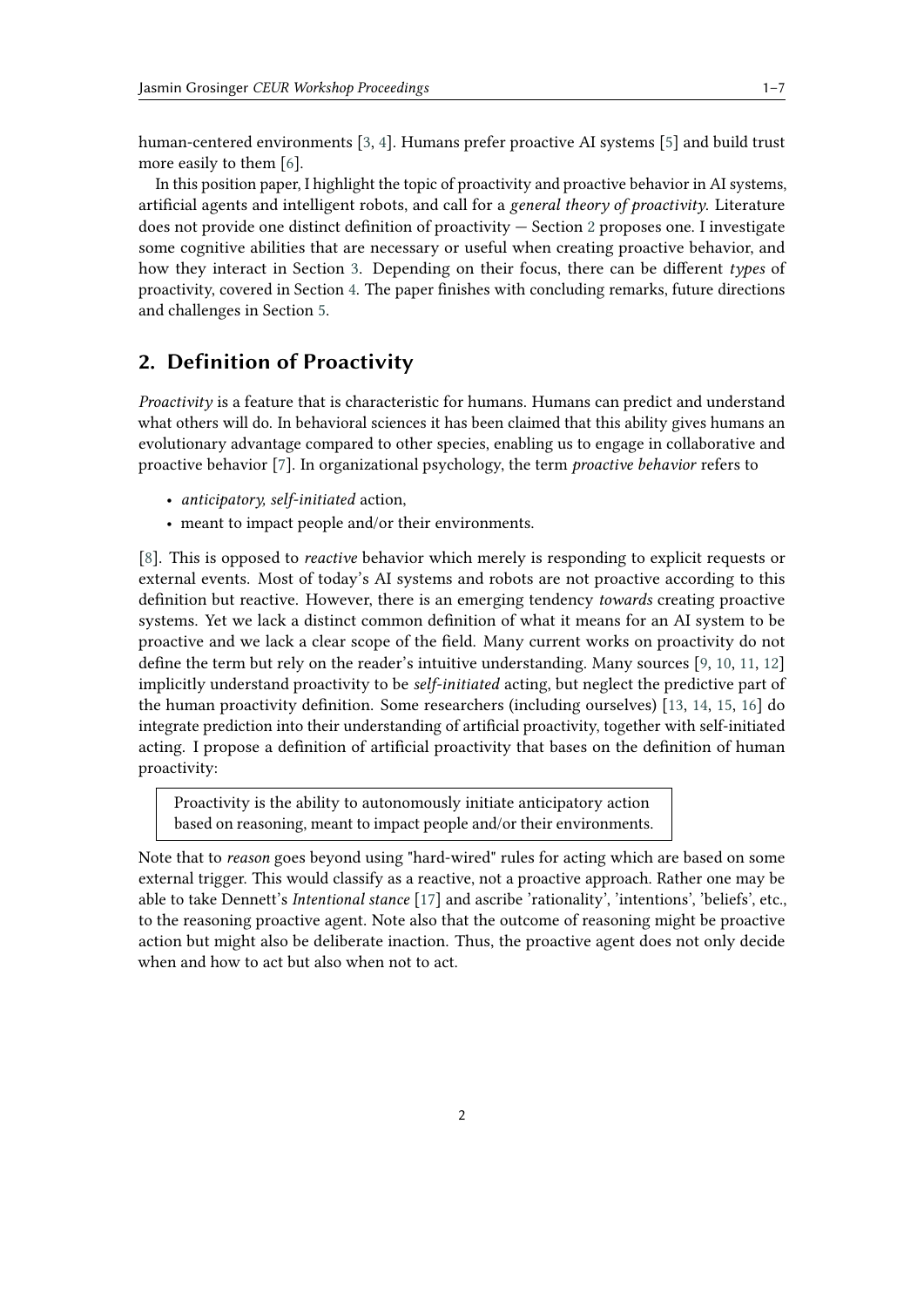### <span id="page-2-0"></span>**3. Cognitive Abilities for Proactivity**

A number of cognitive abilities interacting jointly are required to achieve proactive behavior. Here I discuss some, however, a complete list is an open question.

**Context.** To be able to reason and self-initiate actions, an AI system needs to to understand the world around it. Fields such as context-awareness and situation assessment make perceptions of the environment, using sensors, and infer the current state which is one of the factors for proactive action. A large number of works base proactivity on reasoning on current context only, neglecting prediction [\[9,](#page-5-8) [10,](#page-5-9) [11,](#page-5-10) [12\]](#page-5-11). I argue that context awareness is a necessary requirement for proactivity, but it is not sufficient.

**Prediction.** The definitions of human and artificial proactivity comprise *anticipation* (see Section [2\)](#page-1-0). The proactive agent is able to reason beyond the current state and can deliberate on how the future might evolve. An agent that reasons just about the present, takes actions that are beneficial just for the present, and misses alternative acting behaviors that may be better when considering a wider time horizon. For example, a robot companion might decide to bring the backpack to the human to assist in their current task of preparing for a hiking trip. On the other hand, when the robot also takes into account the future development of states, it can predict that there is a high chance for a thunderstorm in the human's hiking destination. Therefore the robot may choose a different action than bringing the backpack, that is, a communicative action to inform the human about the expected thunderstorm. Some works on proactivity exist that take prediction into account [\[13,](#page-5-12) [14,](#page-5-13) [15,](#page-5-14) [16\]](#page-5-15).

**Mental simulation.** For making a deliberate acting decision the proactive agent may need to compare the consequences of different acting alternatives. To be able to do this, the agent needs to simulate possible proactive behaviors and compute their effects. Inherent to such computations is uncertainty which the proactive agent needs to be able to handle. Note that mental simulation is different from prediction; the latter makes forecasts about the development of the world by itself, that is, without robot acting, while the former makes forecasts of the consequences of different robot acting. For example, a robot companion may consider acting alternative 1, to bring the ringing phone to the human now, or choose alternative 2, to inform the human later about the missed call. The effects of option 1 include that the human does not miss the phone call while in option 2 the human misses the phone call. Which of the options is *better* depends on other factors of proactivity. Option 2 may be preferable if the human is currently busy, whereas option 1 may be better otherwise. Examples of works that include mental simulation are [\[18,](#page-6-1) [14\]](#page-5-13).

**Preference.** The question when and how a proactive agent should act may be informed by human preference, of both single and multiple humans, short- or long-term. Russell [\[19\]](#page-6-2) calls for completely altruistic robots which base their actions solely on human preferences. Human preferences are dynamic and uncertain. An intelligent agent should be aware of its own uncertainty about the human's preferences. This will prevent robots from behaving like Ms. Heavy-handed following a verbatim single-minded pursuit without a chance for the human to confirm that this is what they *actually* want (see Section [1\)](#page-0-0). Example works inferring proactive behavior by reasoning on preferences or user needs are [\[10,](#page-5-9) [14\]](#page-5-13).

**Epistemic reasoning.** An AI agent may reason about the mental states of other agents (the human) to make proactive acting decisions. In philosophy and psychology *Theory of Mind*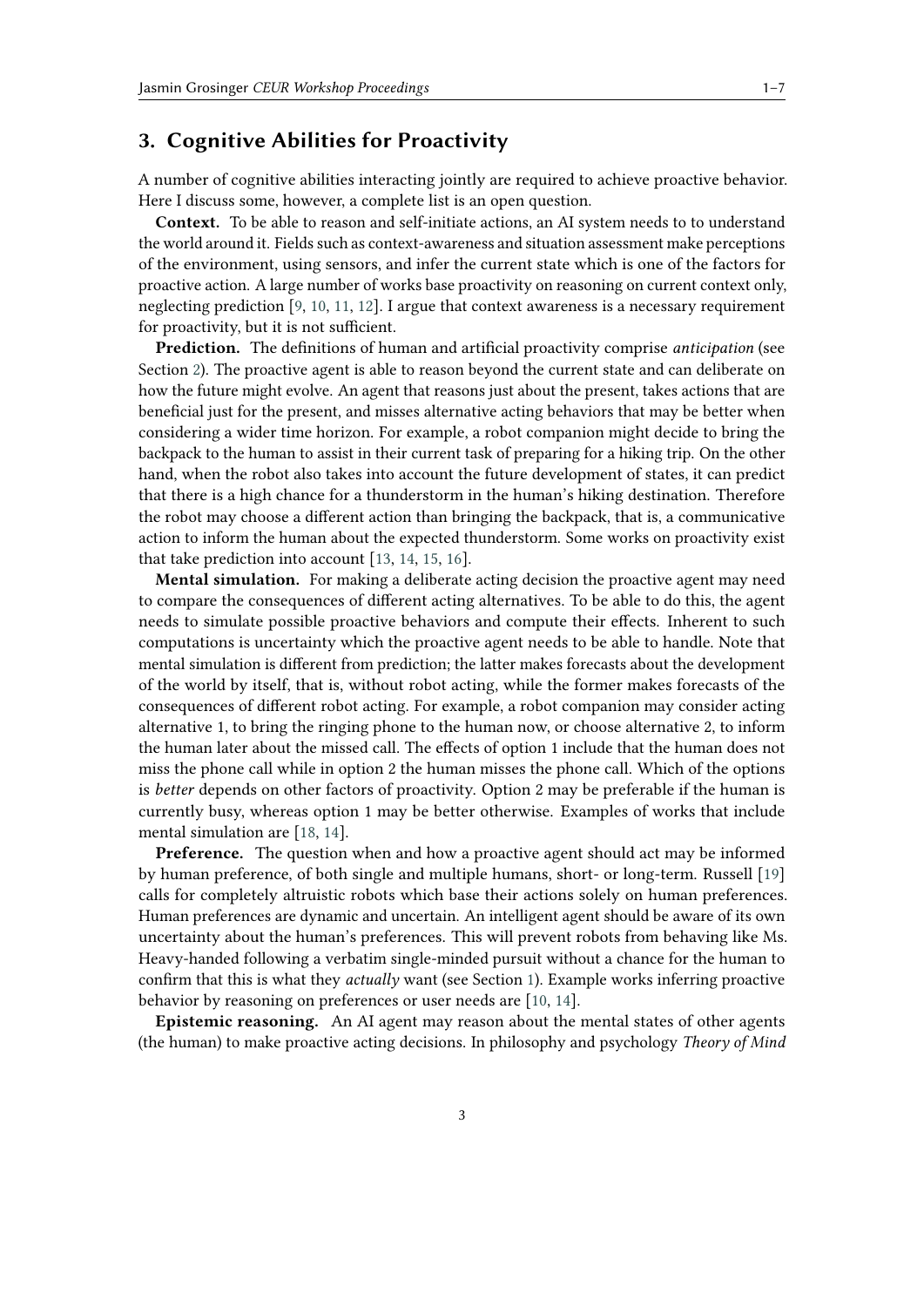*(ToM)* is the study of ascribing another individual particular mental states (beliefs, intentions, desires) [\[20\]](#page-6-3). ToM and epistemic reasoning has also gained attention within AI. It can be employed to initiate proactive action based on false beliefs, intentions, or desires of the human. For example, the human's belief that the weather will be nice in their hiking destination is false; the robot companion can decide to proactively approach the human and inform that the human's belief is false and the weather will be bad. Based on the recognized intention that the human wants to go hiking, the robot can either assist in packing or inform about an upcoming thunderstorm, depending on weather forecasts. There are several recent approaches which have taken up the work of creating agents that can reason on ToM and this way enabling proactive behavior [\[21,](#page-6-4) [22,](#page-6-5) [13,](#page-5-12) [5\]](#page-5-4).

## <span id="page-3-0"></span>**4. Types of Proactivity**

To the best of my knowledge, no one has made the effort to group approaches on creating proactive agent behavior into different types. The attempt here is intended to start this work but makes no claim of completeness.

**Proactivity to Support the Human to Achieve their Intention.** Proactivity of this type is seen as the problem of helping the human fulfill their intention by self-initiated anticipatory acting. This makes necessary to have the ability to do intention recognition in order to understand the human's intention which the artificial agent should help them to achieve. Examples of such an approach are [\[5,](#page-5-4) [13\]](#page-5-12). Harman and Simoens [\[5\]](#page-5-4) employ action graphs, that enable them to model action dependencies and predict the human's next actions in a plan; then they compute which of these the robot can take over in a domestic scenario. Liu et al. [\[13\]](#page-5-12) use a probabilistic Markov model to do both human intention inference and intention learning and let a robotic arm proactively assist the human in a table-top task of assembling different cube configurations.

Summary: This type of proactivity is based on: human intention recognition; the ultimate aim is to: support the human in achieving their intention/goal.

**Proactivity with a Goal Given.** In this category we find approaches that create proactive behavior but only when an explicit goal is given first (by the human, or by an external trigger). One example in this category in the field of proactivity is Bremner et al. [\[18\]](#page-6-1). They propose an architecture for a robot system that includes an ethical layer (using BDI) to 'moderate' the robot's actions, simulate behavior alternatives and do anticipation. First, external goals are provided to the robot controller. Then it computes behavioral alternatives and simulates their outcomes. The ethical module evaluates them and proactively initiates a new cycle of computing different plans for behavior alternatives and simulating them, that are more ethical. The ethical module does a final evaluation and the 'most ethical' behavior alternative is dispatched and executed.

Summary: This type of proactivity is based on: one or multiple given goal(s); the ultimate aim is to: employ proactive behavior to achieve the given goal(s).

**Proactivity from First Principles.** There exist approaches that attempt to create proactive agent behavior by reasoning on first principles. Works in this category aim to understand what the factors and cognitive abilities are that create proactive behavior, and how these interact.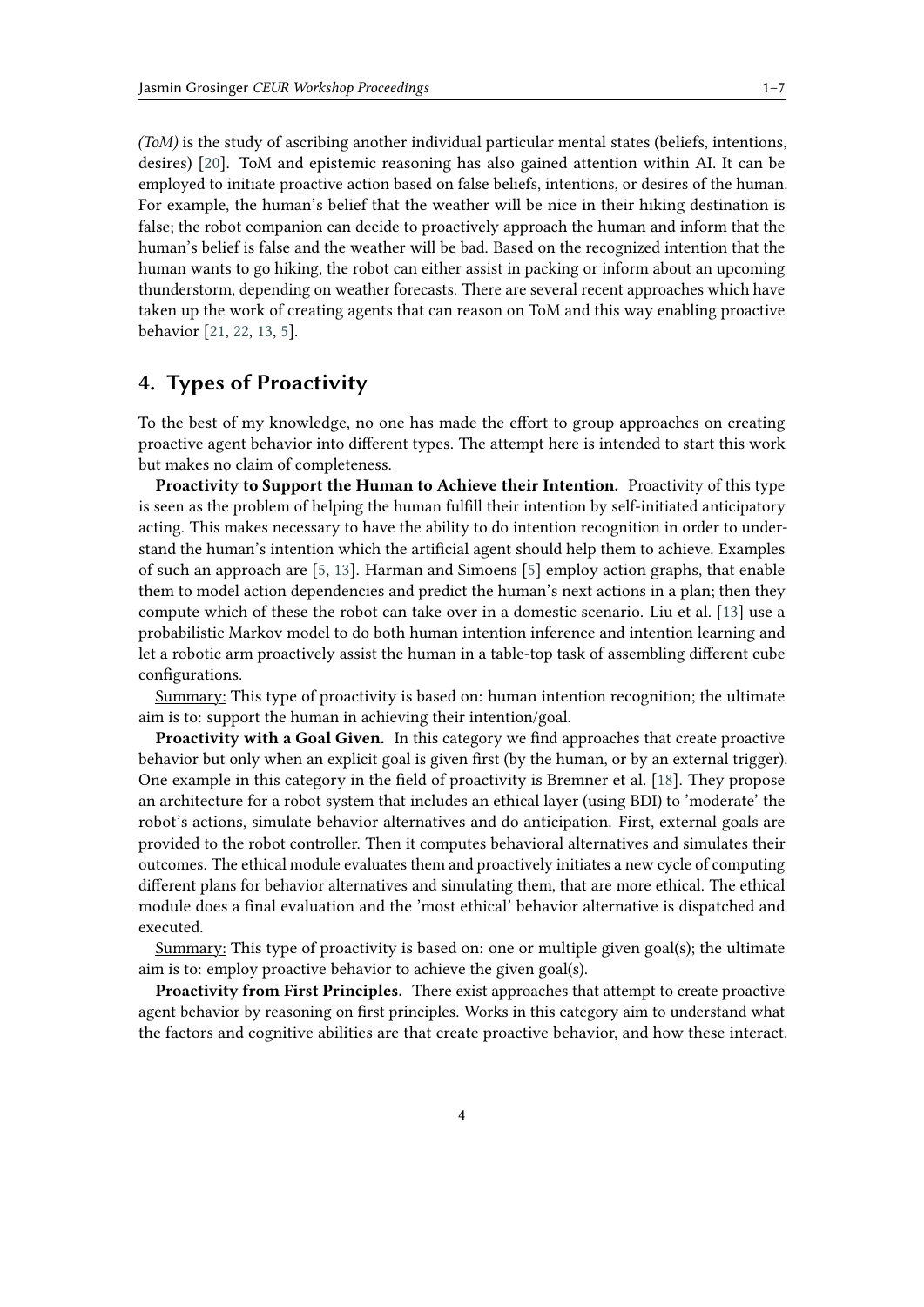One example of this type is Martins et al. [\[23\]](#page-6-6). The authors employ a variant of a POMDP to inform the acting decision of a user-adaptive social robot. They achieve to maintain the user in positive states encoded by value functions while being able to learn the robot's actions' impact on the user 'on-the-fly'. My own work (together with colleagues) [\[14\]](#page-5-13) is part of this category. We model change in the environment including change induced by the human, and controllable change (actions by a robot), which we set into different relations in formal concepts called *opportunity types*. A *desirability* function to model preference is also used in these opportunity types which enables us to evaluate different acting alternatives.

Summary: This type of proactivity is based on: first principles or fundamentals; the ultimate aim is to: understand the factors and their interaction in proactive decision making; generate proactive behavior from it.

# <span id="page-4-0"></span>**5. Concluding Remarks, Future Directions and Challenges**

This paper emphasizes the need to define and study the field of proactivity of AI systems and artificial agents. A definition and scope is suggested, derived from the human proactive process. Cognitive abilities that are necessary (to varying degrees) are presented and put into the context of examples. The author defines types of proactivity and what characterizes them.

Proactivity is a promising emerging field of interest in the AI community. There is still a long list of open issues, and we are just starting to define this field (which this paper intends to contribute to). Many approaches call their work 'proactive' while this 'proactivity' depends on hard-coded rules for when the artificial agent should act. Approaches might not take anticipation into account. This is not corresponding with the definition in the current paper which calls for *anticipatory* acting based on *reasoning*. Another problem with many works within proactivity is they often present domain-specific and/or ad-hoc solutions, meaning, they lack an underlying general theory. Finally, there are numerous aspects that are necessary or useful when trying to create proactive agent behavior (see Section [3\)](#page-2-0). It will be a future milestone to integrate most (or all) of them to achieve artificial agent proactivity.

Proactivity implies a high degree of autonomy, which demands a high degree of responsibility. Bremner et al. [\[18\]](#page-6-1)'s work is one step in the direction of creating proactive robots that are conforming with human ethical values. This in turn can create *trust*, which is a necessary basis for human-robot interactions in social contexts. Bremner et al. [\[18\]](#page-6-1) further point out, the early *Laws of Robotics* by Asimov [\[24\]](#page-6-7) are demanding a robot to be proactive. The first law starts with "A robot should not harm a human. . . ", for this it is enough to have *reactive* robots. But then the law resumes, ". . . or, through inaction, allow a human to come to harm", which, in fact, demands robots that are *proactive*.

#### **Acknowledgments**

This research was funded by the Swedish Research Council (Vetenskapsrådet), No. 2021-05542. The content of this work benefited from discussions with (alphabetical order) Thomas Bolander, Sera Buyukgoz, Mohamed Chetouani, Federico Pecora and Alessandro Saffiotti.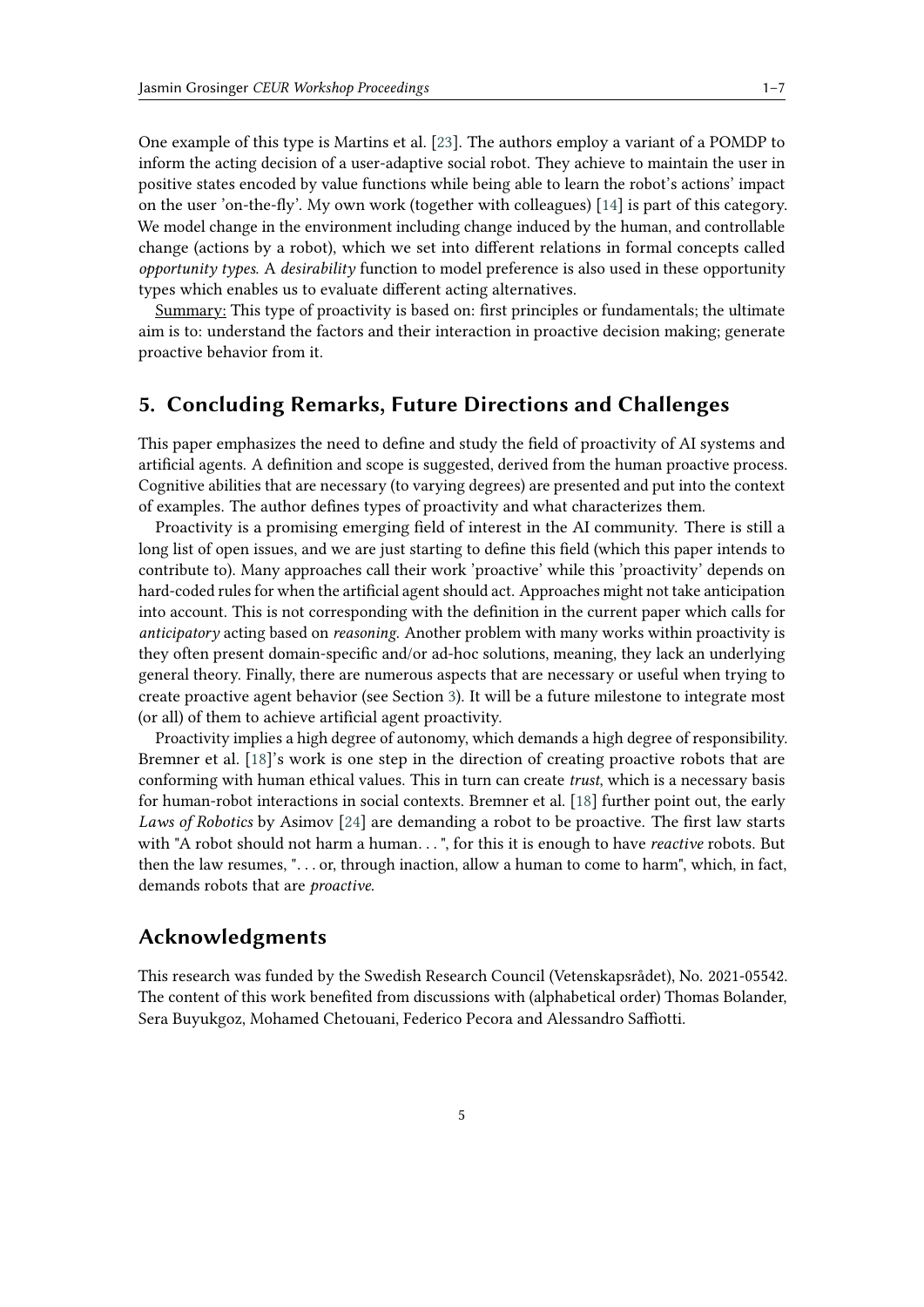# **References**

- <span id="page-5-0"></span>[1] A. Lieto, Cognitive design for artificial minds, Routledge, 2021.
- <span id="page-5-1"></span>[2] U. KC, J. Chodorowski, A case study of adding proactivity in indoor social robots using belief–desire–intention (bdi) model, Biomimetics 4 (2019) 74.
- <span id="page-5-2"></span>[3] A. K. Pandey, Socially intelligent robots, the next generation of consumer robots and the challenges, in: Proc of the Int Conf on ICT Innovations, 2016, pp. 41–46.
- <span id="page-5-3"></span>[4] SPARC partnership, SPARC partnership, [https://www.eu-robotics.net/sparc/about/](https://www.eu-robotics.net/sparc/about/roadmap) [roadmap,](https://www.eu-robotics.net/sparc/about/roadmap) 2016. Multi-Annual Roadmap for Robotics in Europe, release B 02/12/2016. (Sec 5.7 "Cognition"). Accessed: 2020-04-05.
- <span id="page-5-4"></span>[5] H. Harman, P. Simoens, Action graphs for proactive robot assistance in smart environments, Journal of Ambient Intelligence and Smart Environments 12 (2020) 1–21.
- <span id="page-5-5"></span>[6] M. Kraus, M. Schiller, G. Behnke, P. Bercher, M. Dorna, M. Dambier, B. Glimm, S. Biundo, W. Minker, "Was that successful?" On integrating Proactive Meta-Dialogue in a DIY-Assistant using Multimodal Cues, in: Proceedings of the 2020 International Conference on Multimodal Interaction, 2020, pp. 585–594.
- <span id="page-5-6"></span>[7] M. Tomasello, M. Carpenter, J. Call, T. Behne, H. Moll, Understanding and sharing intentions: The origins of cultural cognition, Behavioral and Brain Sciences 28 (2005) 675–735.
- <span id="page-5-7"></span>[8] A. M. Grant, S. J. Ashford, The dynamics of proactivity at work, Research in Organizational Behavior 28 (2008) 3–34.
- <span id="page-5-8"></span>[9] M. L. Nicora, R. Ambrosetti, G. J. Wiens, I. Fassi, Human–robot collaboration in smart manufacturing: Robot reactive behavior intelligence, Journal of Manufacturing Science and Engineering 143 (2021) 031009.
- <span id="page-5-9"></span>[10] A. Umbrico, A. Cesta, G. Cortellessa, A. Orlandini, A holistic approach to behavior adaptation for socially assistive robots, International Journal of Social Robotics (2020) 1–21.
- <span id="page-5-10"></span>[11] C. Sirithunge, A. B. P. Jayasekara, D. Chandima, Proactive robots with the perception of nonverbal human behavior: A review, IEEE Access 7 (2019) 77308–77327.
- <span id="page-5-11"></span>[12] F. Pecora, M. Cirillo, F. Dell'Osa, J. Ullberg, A. Saffiotti, A constraint-based approach for proactive, context-aware human support, J. of Ambient Intelligence and Smart Environments 4 (2012) 347–367.
- <span id="page-5-12"></span>[13] T. Liu, E. Lyu, J. Wang, M. Q.-H. Meng, Unified intention inference and learning for humanrobot cooperative assembly, IEEE Transactions on Automation Science and Engineering (2021).
- <span id="page-5-13"></span>[14] J. Grosinger, F. Pecora, A. Saffiotti, Robots that maintain equilibrium: Proactivity by reasoning about user intentions and preferences, Pattern Recognition Letters 118 (2019) 85–93. Cooperative and Social Robots: Understanding Human Activities and Intentions.
- <span id="page-5-14"></span>[15] Z. Peng, Y. Kwon, J. Lu, Z. Wu, X. Ma, Design and evaluation of service robot's proactivity in decision-making support process, in: Proceedings of the 2019 CHI Conference on Human Factors in Computing Systems, 2019, pp. 1–13.
- <span id="page-5-15"></span>[16] J. Baraglia, M. Cakmak, Y. Nagai, R. P. Rao, M. Asada, Efficient human-robot collaboration: when should a robot take initiative?, The International Journal of Robotics Research 36 (2017) 563–579.